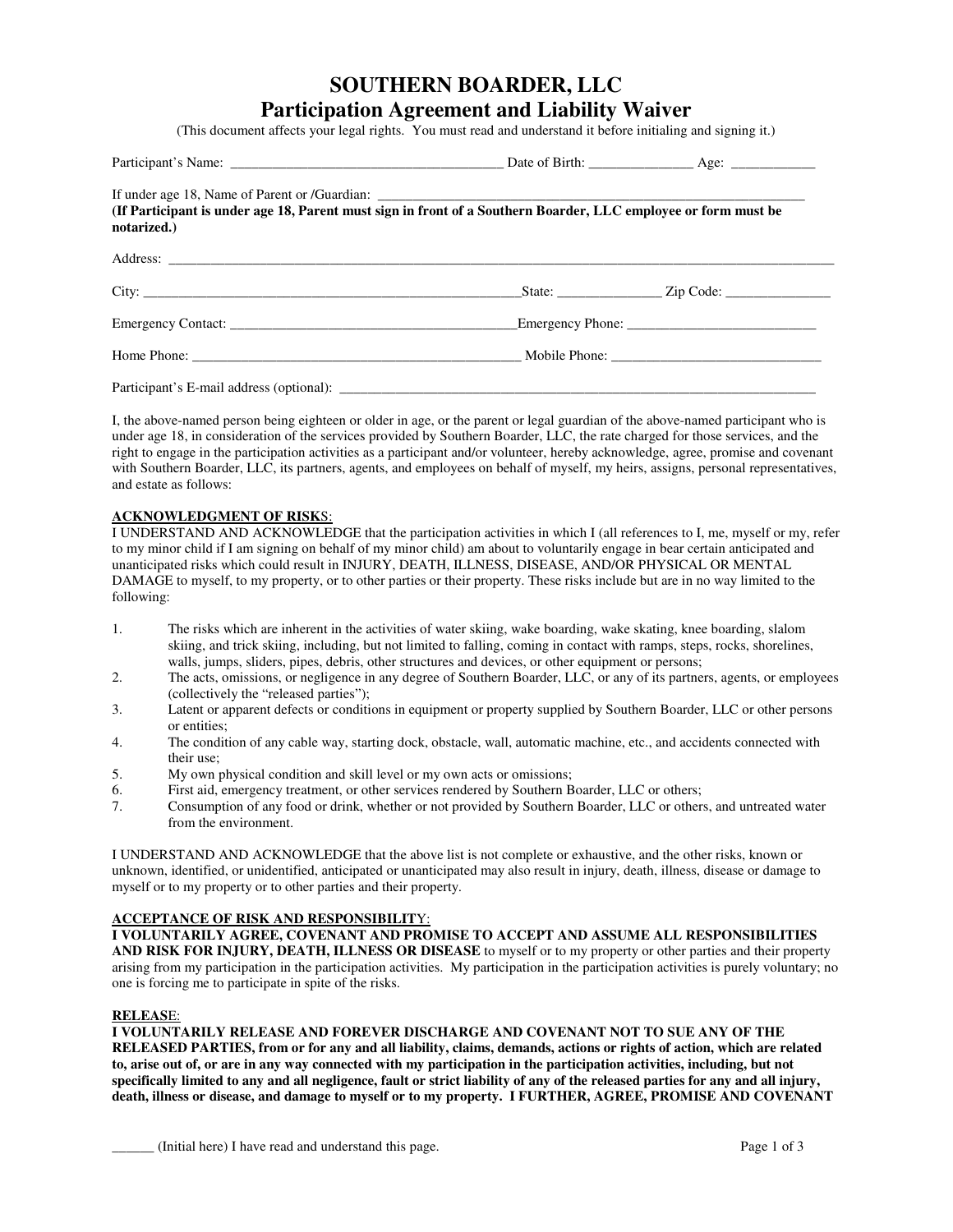**TO HOLD HARMLESS AND TO INDEMNIFY EACH OF THE RELEASED PARTIES from all liability, claims, demands, actions or rights of action, damages, defense costs, including attorney's fees, or from any other costs incurred in connection with claims for bodily injury or property damage which I may negligently or intentionally cause to other parties in the course of my participation in the participation activities. I FURTHER AGREE, PROMISE AND COVENANT NOT TO USE, ASSERT OR OTHERWISE MAINTAIN ANY CLAIM AGAINST ANY OF THE RELEASED PARTIES, for any injury, death, illness and disease, or damage to myself or to my property, arising from or connected with my participation in this activity or from any claims asserted against me by other parties. IN SIGNING THIS DOCUMENT, I FULLY RECOGNIZE THAT IF ANYONE IS HURT OR DIES, OR PROPERTY IS DAMAGED WHILE I AM ENGAGED IN THE PARTICIPATION ACTIVITIES, I WILL HAVE NO RIGHT TO MAKE A CLAIM OR FILE A LAWSUIT AGAINST ANY OF THE RELEASED PARTIES EVEN IF ANY OF THE RELEASED PARTIES NEGLIGENTLY CAUSED THE BODILY INJURY OR PROPERTY DAMAGE. This agreement shall be binding upon the heirs, legal representatives, executors, and administrators of the participant and is for the benefit of the released parties, Southern Boarder, LLC, and their heirs, successors and assigns.** 

# **ACKNOWLEDGMENT OF EFFECT OF THIS RELEASE AGREEMENT:**

**I UNDERSTAND AND ACKNOWLEDGE that by initialing and/or signing this document I have given up certain rights and/or possible claims which I might otherwise assert or maintain against the released parties, including specifically, but not limited to, rights arising from or claims for the acts or omissions, fault, negligence in any degree of any of the released parties. I understand and acknowledge that by signing this document, I HAVE ASSUMED RESPONSIBILITY AND LEGAL LIABILITY for the claims or other legal demands, including defense costs, which may be asserted by other parties against me as a result of my participation in the participation activities.** 

## **MEDICAL CARE, PARTICIPANT INSURANCE BENEFITS, AND REPRESENTATION OF PHYSICAL CONDITIONS:**

I UNDERSTAND AND ACKNOWLEDGE that no major medical insurance benefits will be provided to me during participation in the participation activities. I certify that I have sufficient health, accident, and personal liability insurance to cover any bodily injury or property damage that I may incur while participating in the participation activities, and to cover bodily injury or property damage caused to another party as a result of my participation in the participation activities. If I have no such insurance, I certify that I am capable of personally paying for any and all such expenses or liability. I FURTHER ACKNOWLEDGE that I am in good physical and mental health, and not suffering from any condition, disease or disablement, which would or could potentially affect participation in the participation activities.

I give my consent and permission to Southern Boarder, LLC and medical personnel to obtain or administer on my behalf or on behalf of my minor child, first aid and emergency medical treatment in case of sickness, accident, injury, and to secure medical care at my expense and to make decisions concerning medical care if I unable to do so or if in the case of my minor child, I am unable to be reached. I give consent for drug testing to be performed in the event of any accident or during the course of any medical care or treatment for my minor child or myself.

# **RULES AND REGULATION**S:

Rules include but are in no way limited to the following:

- 1. Persons may not participate in activities unless they have a signed liability waiver on file with Southern Boarder, LLC. If a participant is under age 18, their parent or legal guardian must sign this document in the presence of a Southern Boarder, LLC employee or a notary public (there are no exceptions to this rule.)
- 2. Participants will not be allowed to enter or remain on the Southern Boarder, LLC premises unless they are wearing full appropriate protective and safety gear for the participation activities in which they are participating.
- 3. Participants must wear U.S.C.G. approved floatation devices while using the cable system.
- 4. Participants must engage in participation activities in a safe manner at all times and avoid collisions with other persons.
- 5. Participants may engage in participation activities in designated areas only.
- 6. Participants must obey the safety instructions of Southern Boarder, LLC staff at all times.
- 7. Fighting or other aggressive or disruptive behavior will result in ejection from the Southern Boarder, LLC premises.
- 8. No food or drink may be brought onto the Southern Boarder, LLC premises and participants may not consume food and drink in prohibited areas.
- 9. Equipment or gear not required for participation in the participation activities and any other items must be stored in locations outside the participation activities locations.
- 10. No illegal drugs are allowed on the Southern Boarder, LLC premises.
- 11. No profanity or vulgar language is permitted on the Southern Boarder, LLC premises.
- 12. No weapons are allowed on the Southern Boarder, LLC premises.
- 13. No pets other than seeing eye animals are allowed on the Southern Boarder, LLC premises.
- 14. No contests of any sort are allowed on the Southern Boarder, LLC premises unless organized and run by Southern Boarder, LLC staff or other authorized persons.
- 15. Southern Boarder, LLC reserves the right to terminate any membership or pass at any time and to eject anyone at any time for any reason.
- 16. Safeguard your valuables and possessions at all times. Southern Boarder, LLC is not responsible for lost and/or stolen items.
- 17. Participants must obey all posted rules.